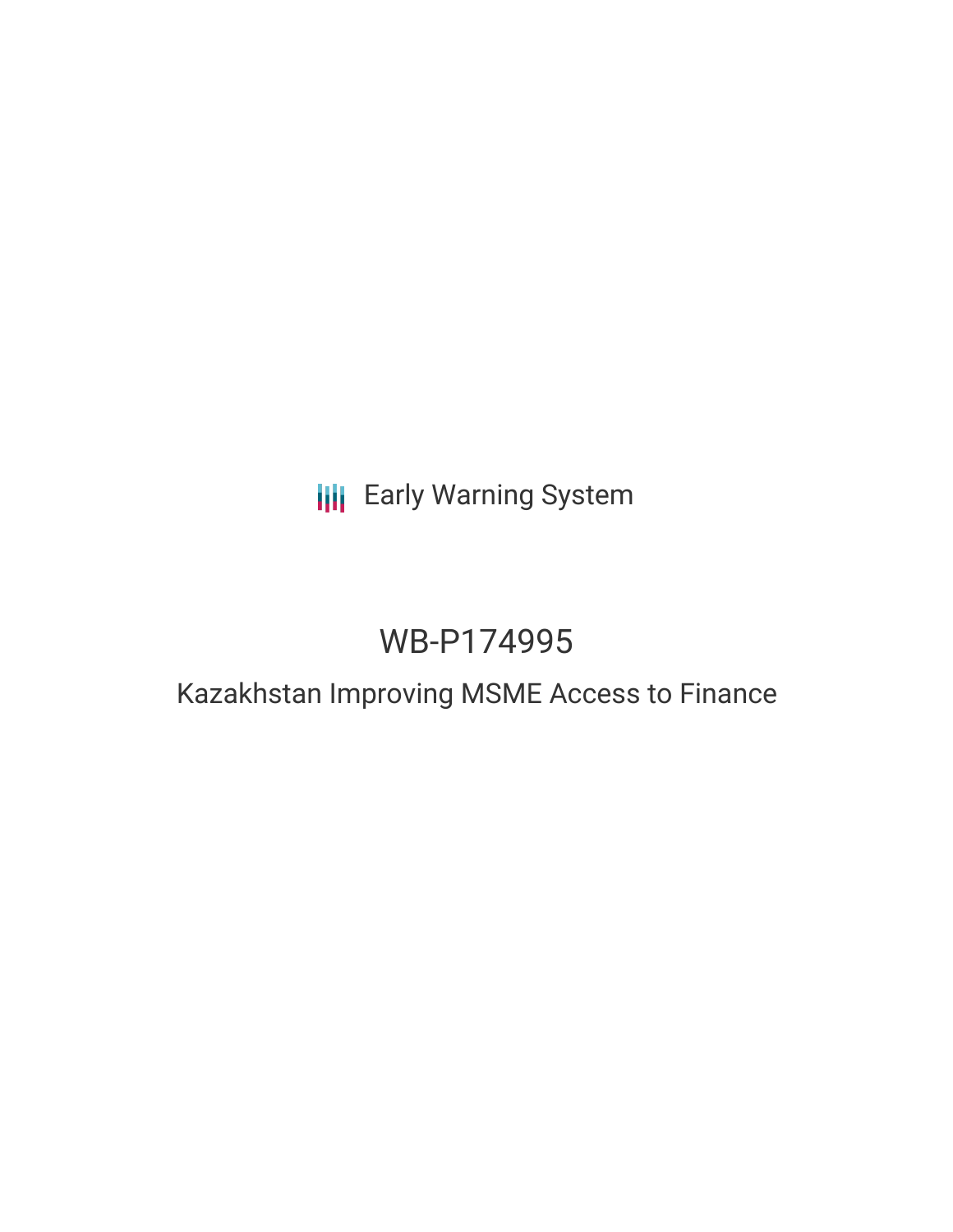

#### **Quick Facts**

| <b>Countries</b>               | Kazakhstan       |
|--------------------------------|------------------|
| <b>Financial Institutions</b>  | World Bank (WB)  |
| <b>Status</b>                  | Proposed         |
| <b>Bank Risk Rating</b>        | U                |
| <b>Sectors</b>                 | Finance          |
| <b>Investment Amount (USD)</b> | \$100.00 million |
| <b>Project Cost (USD)</b>      | \$100.00 million |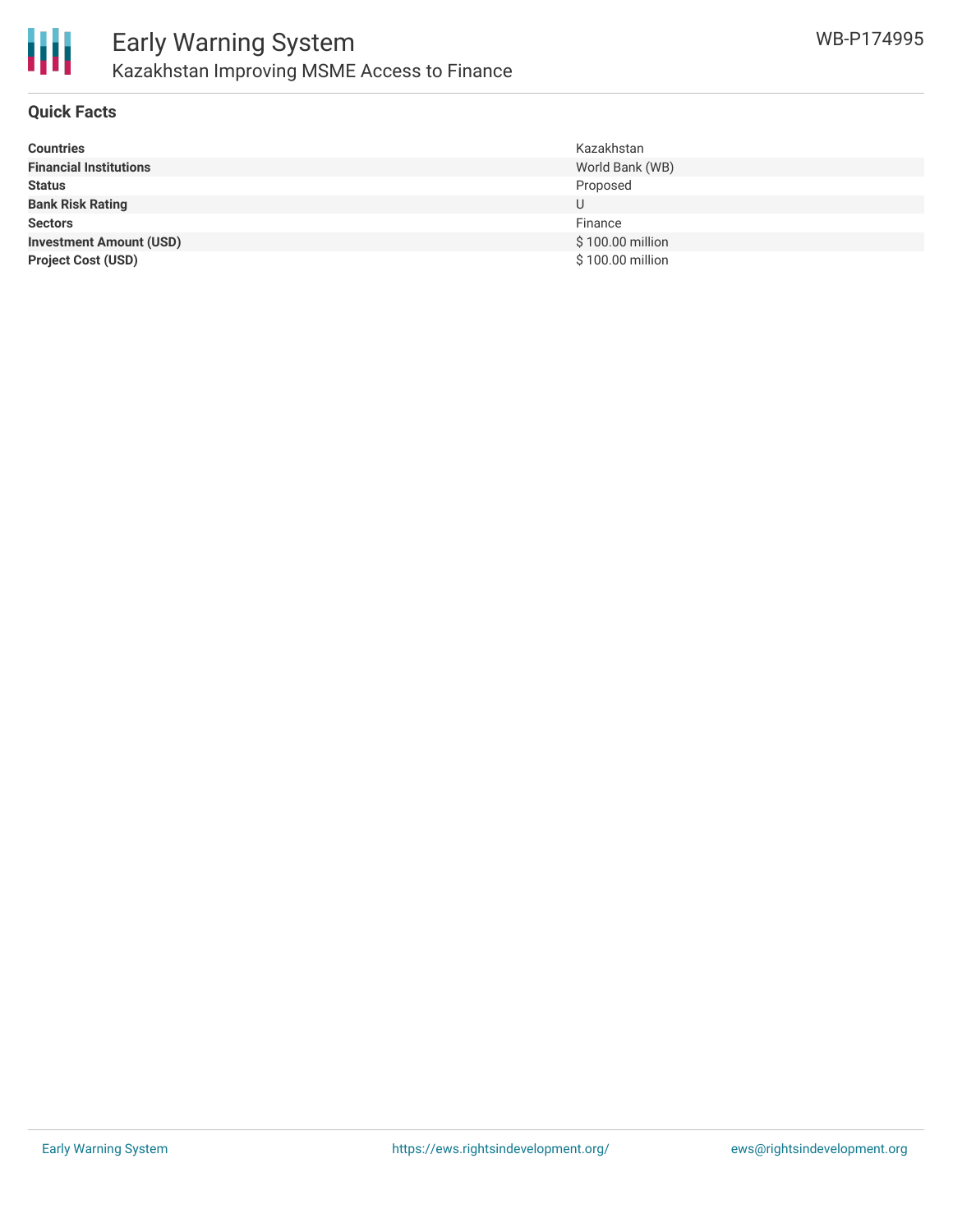

### **Project Description**

According to the Bank's website, the project provides funding to improve the access to finance of micro, small and medium businesses in Kazakhstan, including in the context of COVID-19 pandemic.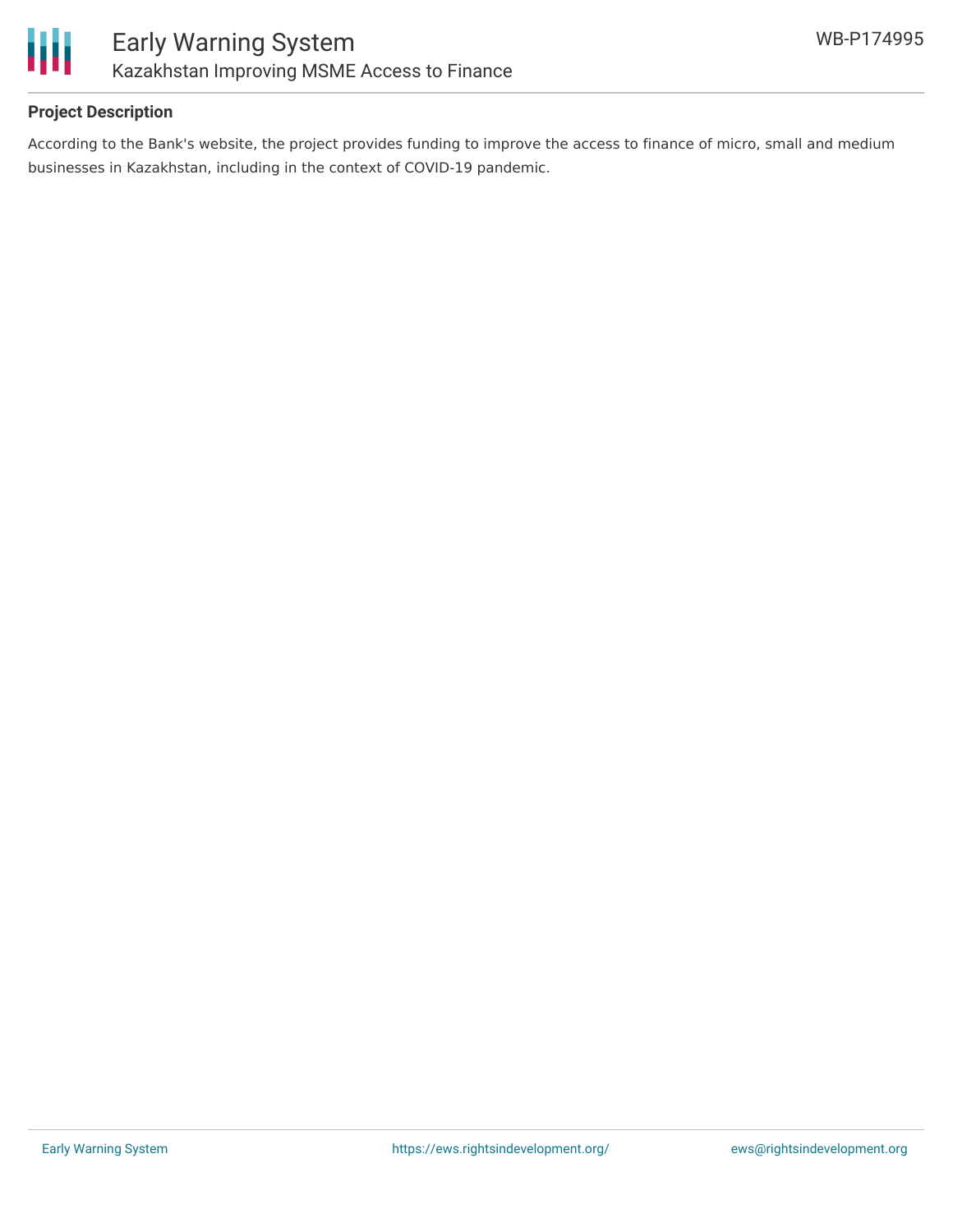

### **Investment Description**

World Bank (WB)